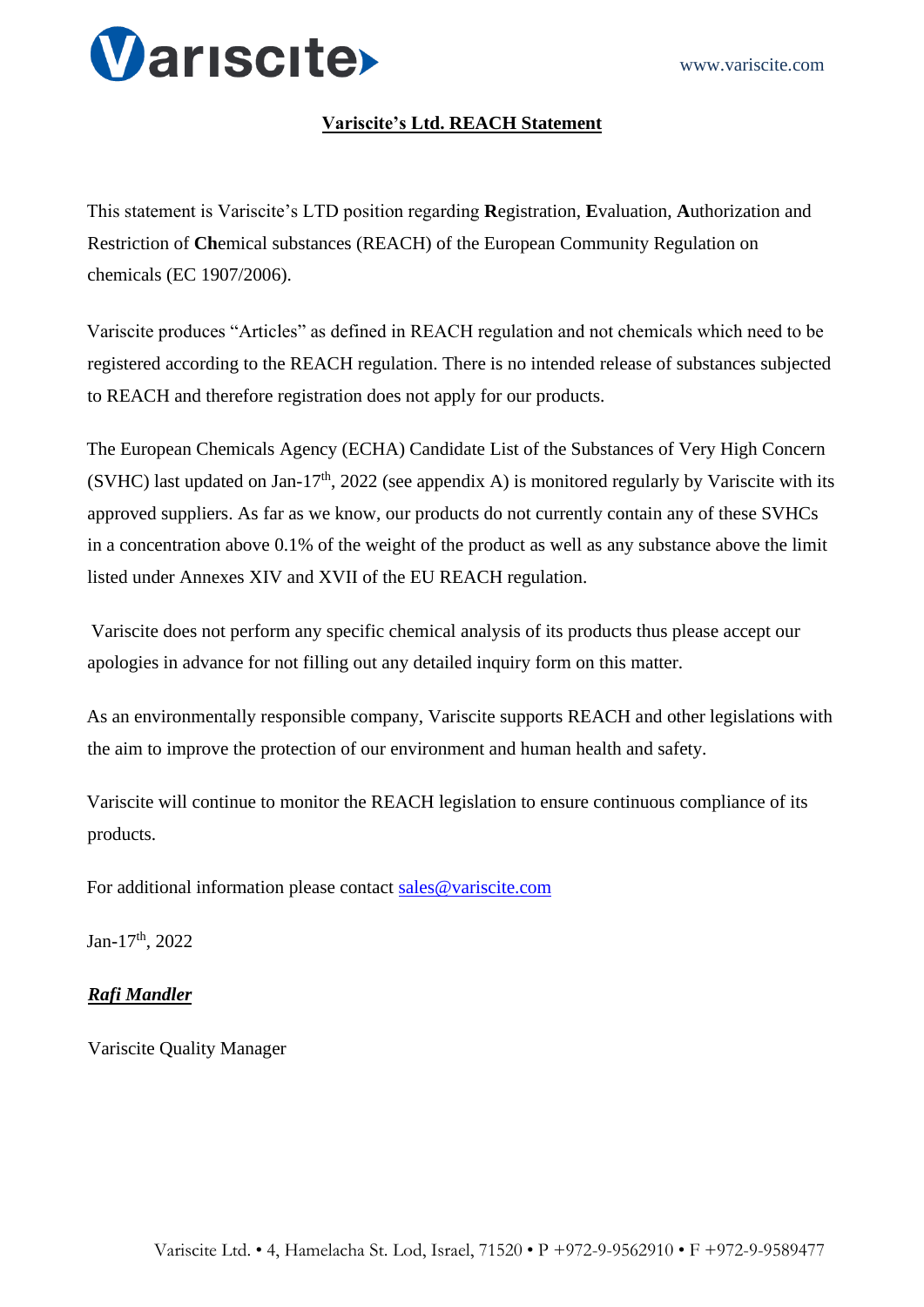| REACH SVHC List in Excel Table, Total Number: 21 Substances (Updated on 17th Jan, 2022) |  |                                                         |  |  |
|-----------------------------------------------------------------------------------------|--|---------------------------------------------------------|--|--|
|                                                                                         |  | ECHA Source: http://echa.europa.eu/candidate-list-table |  |  |

|       |                                                                              | More Info: http://www.chemsafetypro.com |                                 |            |                                                         |
|-------|------------------------------------------------------------------------------|-----------------------------------------|---------------------------------|------------|---------------------------------------------------------|
| Index | <b>Chemical Name</b>                                                         | <b>EC Number</b>                        | <b>CAS Number</b>               |            | Inclusion Date (Y If on Authorization List, Sunset Date |
|       | 230 tris(2-methoxyethoxy)vinylsilane                                         | 213-934-0                               | 1067-53-4                       | 17/01/2022 |                                                         |
|       | S-(tricyclo(5.2.1.0'2,6)deca-3-en-8(or 9)-yl O-(isopropyl or                 |                                         |                                 |            |                                                         |
|       |                                                                              |                                         |                                 |            |                                                         |
|       | isobutyl or 2-ethylhexyl) O-(isopropyl or isobutyl or 2-ethylhexyl)          |                                         |                                 |            |                                                         |
|       | 229 phosphorodithioate                                                       | 401-850-9                               | 255881-94-8                     | 17/01/2022 |                                                         |
|       | 228 6,6'-di-tert-butyl-2,2'-methylenedi-p-cresol                             | 204-327-1                               | 119-47-1                        | 17/01/2022 |                                                         |
|       | $(\pm)$ -1,7,7-trimethyl-3-[(4-                                              |                                         |                                 |            |                                                         |
|       | methylphenyl)methylene]bicyclo[2.2.1]heptan-2-one covering                   |                                         |                                 |            |                                                         |
|       |                                                                              |                                         |                                 |            |                                                         |
|       | any of the individual isomers and/or combinations thereof (4-                |                                         |                                 |            |                                                         |
|       | 227 MBC)                                                                     |                                         |                                 | 17/01/2022 |                                                         |
|       | (3E)-1,7,7-trimethyl-3-(4-                                                   |                                         |                                 |            |                                                         |
|       | 226 methylbenzylidene)bicyclo[2.2.1]heptan-2-one                             |                                         | 1782069-81-1                    | 17/01/2022 |                                                         |
|       | (1R, 3E, 4S)-1, 7, 7-trimethyl-3-(4-                                         |                                         |                                 |            |                                                         |
|       | 225 methylbenzylidene)bicyclo[2.2.1]heptan-2-one                             |                                         | 95342-41-9                      | 17/01/2022 |                                                         |
|       | (1S,3Z,4R)-1,7,7-trimethyl-3-(4-                                             |                                         |                                 |            |                                                         |
|       |                                                                              |                                         |                                 |            |                                                         |
|       | 224 methylbenzylidene)bicyclo[2.2.1]heptan-2-one                             |                                         | 852541-25-4                     | 17/01/2022 |                                                         |
|       | (±)-1,7,7-trimethyl-3-[(4-                                                   |                                         |                                 |            |                                                         |
|       | 223 methylphenyl) methylene] bicyclo[2.2.1] heptan-2-one                     | 253-242-6                               | 36861-47-9                      | 17/01/2022 |                                                         |
|       | (1R,4S)-1,7,7-trimethyl-3-(4-                                                |                                         |                                 |            |                                                         |
|       | 222 methylbenzylidene)bicyclo[2.2.1]heptan-2-one                             |                                         | 741687-98-9                     | 17/01/2022 |                                                         |
|       | (1S, 3E, 4R) - 1, 7, 7-trimethyl-3-(4-                                       |                                         |                                 |            |                                                         |
|       |                                                                              |                                         |                                 |            |                                                         |
|       | 221 methylbenzylidene)bicyclo[2.2.1]heptan-2-one                             |                                         | 852541-30-1                     | 17/01/2022 |                                                         |
|       | (1R, 3Z, 4S)-1, 7, 7-trimethyl-3-(4-                                         |                                         |                                 |            |                                                         |
|       | 220 methylbenzylidene)bicyclo[2.2.1]heptan-2-one                             |                                         | 852541-21-0                     | 17/01/2022 |                                                         |
|       |                                                                              |                                         | 210555-94-5, 27459-             |            |                                                         |
|       | Phenol, alkylation products (mainly in para position) with C12-rich          |                                         | 10-5, 27147-75-7,               |            |                                                         |
|       | branched alkyl chains from oligomerisation, covering any individual          |                                         | 121158-58-5, 74499-             |            |                                                         |
|       | 219 isomers and/ or combinations thereof (PDDP)                              | 310-154-3                               | 35-7, 57427-55-1                | 08/07/2021 |                                                         |
|       |                                                                              |                                         | 25747-83-5, 22454-              |            |                                                         |
|       |                                                                              |                                         | 04-2, 14312-40-4,               |            |                                                         |
|       |                                                                              | 238-253-6, 215-                         | 1333-73-9, 13840-               |            |                                                         |
|       | 218 orthoboric acid, sodium salt                                             | 604-1, 237-560-2                        | 56-7, 14890-53-0                | 08/07/2021 |                                                         |
|       |                                                                              |                                         | 1372804-76-6,                   |            |                                                         |
|       |                                                                              | 287-477-0, 950-                         | 85535-85-9, 198840-             |            |                                                         |
|       | 217 Medium-chain chlorinated paraffins (MCCP)                                | 299-5                                   | $65 - 2$                        | 08/07/2021 |                                                         |
|       | 216 glutaral                                                                 | 203-856-5                               | 111-30-8                        | 08/07/2021 |                                                         |
|       |                                                                              |                                         |                                 |            |                                                         |
|       | 215 4,4'-(1-methylpropylidene)bisphenol                                      | 201-025-1                               | 77-40-7                         | 08/07/2021 |                                                         |
|       |                                                                              |                                         | 75166-31-3, 80-54-              |            |                                                         |
|       | 214 2-(4-tert-butylbenzyl) propional dehyde and its individual stereoisomers | 201-289-8                               | 6,75166-30-2                    | 08/07/2021 |                                                         |
|       | 2,2-bis(bromomethyl)propane-1,3-diol (BMP); 2,2-dimethylpropan-1-ol,         |                                         | 1522-92-5, 36483-               |            |                                                         |
|       | tribromo derivative/3-bromo-2,2-bis(bromomethyl)-1-propanol                  | 253-057-0, 221-                         | 57-5, 3296-90-0, 96-            |            |                                                         |
|       | 213 (TBNPA); 2,3-dibromo-1-propanol (2,3-DBPA)                               | 967-7, 202-480-9                        | 13-9                            | 08/07/2021 |                                                         |
|       | 212 1,4-dioxane                                                              | 204-661-8                               | 123-91-1                        | 08/07/2021 |                                                         |
|       | Dioctyltin dilaurate, stannane, dioctyl-, bis(coco acyloxy) derivs., and     |                                         |                                 |            |                                                         |
|       | any other stannane, dioctyl-, bis(fatty acyloxy) derivs. wherein C12 is      |                                         |                                 |            |                                                         |
|       | 211 the predominant carbon number of the fatty acyloxy moiety                |                                         |                                 | 19/01/2021 |                                                         |
|       | 210 Bis(2-(2-methoxyethoxy)ethyl)ether                                       | 205-594-7                               | 143-24-8                        | 19/01/2021 |                                                         |
|       | 209 Dibutylbis(pentane-2,4-dionato-O,O')tin                                  | 245-152-0                               | 22673-19-4                      | 25/06/2020 |                                                         |
|       | 208 butyl 4-hydroxybenzoate                                                  | 202-318-7                               | 94-26-8                         | 25/06/2020 |                                                         |
|       | 2-methylimidazole                                                            | 211-765-7                               | 693-98-1                        | 25/06/2020 |                                                         |
| 207   |                                                                              |                                         |                                 |            |                                                         |
|       | 206 1-vinylimidazole                                                         | 214-012-0                               | 1072-63-5                       | 25/06/2020 |                                                         |
|       | 205 Perfluorobutane sulfonic acid (PFBS) and its salts                       |                                         |                                 | 16/01/2020 |                                                         |
|       |                                                                              |                                         |                                 |            |                                                         |
|       | 204 2-methyl-1-(4-methylthiophenyl)-2-morpholinopropan-1-one                 | 400-600-6                               | 71868-10-5                      | 16/01/2020 |                                                         |
|       |                                                                              |                                         |                                 |            |                                                         |
|       | 203 2-benzyl-2-dimethylamino-4'-morpholinobutyrophenone                      | 404-360-3                               | 119313-12-1                     | 16/01/2020 |                                                         |
|       |                                                                              |                                         |                                 |            |                                                         |
|       | 202 Diisohexyl phthalate                                                     | 276-090-2                               | 71850-09-4                      | 16/01/2020 |                                                         |
|       |                                                                              |                                         |                                 |            |                                                         |
|       | 201 2-methoxyethyl acetate                                                   | 203-772-9                               | 110-49-6                        | 16/07/2019 |                                                         |
|       | Tris(4-nonylphenyl, branched and linear) phosphite (TNPP) with $\geqslant$   |                                         |                                 |            |                                                         |
|       | 200 0.1% w/w of 4-nonylphenol, branched and linear (4-NP)                    |                                         |                                 | 16/07/2019 |                                                         |
|       | 2,3,3,3-tetrafluoro-2-(heptafluoropropoxy)propionic acid, its salts and      |                                         |                                 |            |                                                         |
|       | 199 its acyl halides (covering any of their individual isomers and           |                                         |                                 | 16/07/2019 |                                                         |
|       |                                                                              |                                         |                                 |            |                                                         |
|       | 198 4-tert-butylphenol                                                       | 202-679-0                               | 98-54-4                         | 16/07/2019 |                                                         |
|       | 1,7,7-trimethyl-3-(phenylmethylene)bicyclo[2.2.1]heptan-2-one (3-            |                                         |                                 |            |                                                         |
|       | 197 benzylidene camphor; 3-BC)                                               | 239-139-9                               | 15087-24-8                      | 15/01/2019 |                                                         |
|       | 196 2,2-bis(4'-hydroxyphenyl)-4-methylpentane                                | 401-720-1                               | 6807-17-6                       | 15/01/2019 |                                                         |
|       | 195 Benzo[k]fluoranthene                                                     | 205-916-6                               | 207-08-9                        | 15/01/2019 |                                                         |
|       |                                                                              |                                         | 206-44-0; 93951-69-             |            |                                                         |
|       | 194 Fluoranthene                                                             | 205-912-4                               | $\Omega$                        | 15/01/2019 |                                                         |
|       | 193 Phenanthrene                                                             | 201-581-5                               | 85-01-8                         | 15/01/2019 |                                                         |
|       | 192 Pyrene                                                                   | 204-927-3                               | 129-00-0; 1718-52-1             | 15/01/2019 |                                                         |
| 191   | Benzo[ghi]perylene                                                           | 205-883-8                               | 191-24-2                        | 27/06/2018 |                                                         |
|       |                                                                              |                                         |                                 |            |                                                         |
|       | 190 Decamethylcyclopentasiloxane (D5)                                        | 208-764-9                               | 541-02-6                        | 27/06/2018 |                                                         |
|       | 189 Disodium octaborate                                                      | 234-541-0                               | 12008-41-2                      | 27/06/2018 |                                                         |
|       | 188 Dodecamethylcyclohexasiloxane(D6)                                        | 208-762-8                               | 540-97-6                        | 27/06/2018 |                                                         |
| 187   | Ethylenediamine                                                              | 203-468-6                               | 107-15-3                        | 27/06/2018 |                                                         |
| 186   | Lead                                                                         | 231-100-4                               | 7439-92-1                       | 27/06/2018 |                                                         |
| 185   | Octamethylcyclotetrasiloxane(D4)                                             | 209-136-7                               | 556-67-2                        | 27/06/2018 |                                                         |
| 184   | Terphenyl, hydrogenated                                                      | 262-967-7                               | 61788-32-7                      | 27/06/2018 |                                                         |
|       |                                                                              |                                         |                                 |            |                                                         |
| 183   | Dicyclohexyl phthalate (DCHP)                                                | 201-545-9                               | 84-61-7                         | 27/06/2018 |                                                         |
|       | benzene-1,2,4-tricarboxylic acid 1,2 anhydride (trimellitic                  |                                         |                                 |            |                                                         |
| 182   | anhydride)(TMA)                                                              | 209-008-0                               | 552-30-7                        | 27/06/2018 |                                                         |
|       | 181 Benz[a]anthracene                                                        | 200-280-6                               | 56-55-3, 1718-53-2              | 15/01/2018 |                                                         |
| 180   | Cadmium carbonate                                                            | 208-168-9                               | 513-78-0                        | 15/01/2018 |                                                         |
|       | 179 Cadmium hydroxide                                                        | 244-168-5                               | 21041-95-2                      | 15/01/2018 |                                                         |
|       |                                                                              | 233-710-6                               | 10022-68-1, 10325-94 15/01/2018 |            |                                                         |
|       |                                                                              |                                         |                                 |            |                                                         |
|       | 178 Cadmium nitrate                                                          |                                         |                                 |            |                                                         |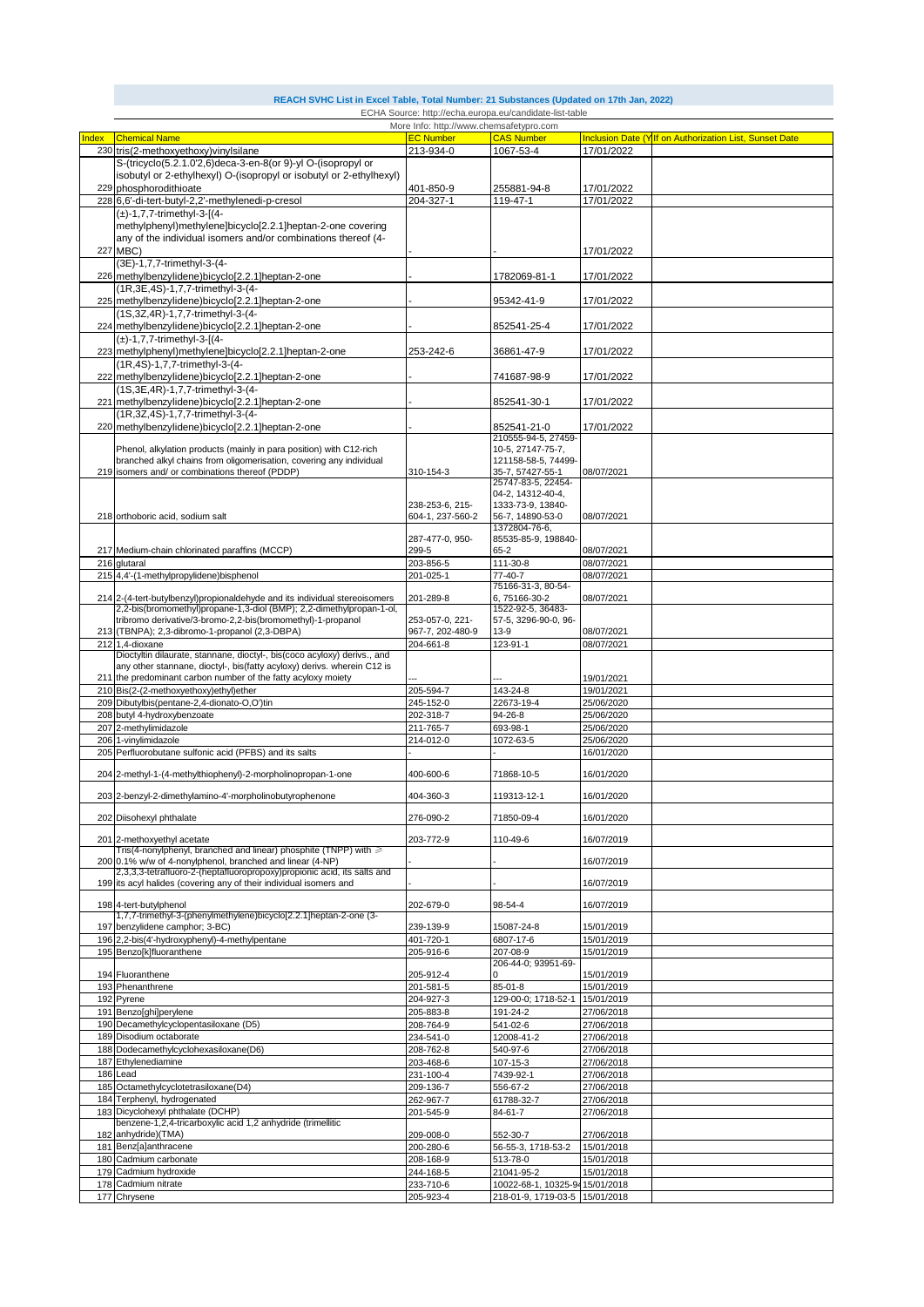|     | Dodecachloropentacyclo[12.2.1.16,9.02,13.05,10]octadeca-7,15-diene                                                                            |                        |                                                   |                                  |                 |
|-----|-----------------------------------------------------------------------------------------------------------------------------------------------|------------------------|---------------------------------------------------|----------------------------------|-----------------|
|     | 176 ("Dechlorane Plus"™)                                                                                                                      |                        |                                                   | 15/01/2018                       |                 |
|     | Reaction products of 1.3.4-thiadiazolidine-2.5-dithione, formaldehyde                                                                         |                        |                                                   |                                  |                 |
|     | 175 and 4-heptylphenol, branched and linear (RP-HP)                                                                                           |                        |                                                   | 15/01/2018                       |                 |
|     | 174 Perfluorohexane-1-sulphonic acid and its salts (PFHxS)                                                                                    |                        |                                                   | 07/07/2017                       |                 |
|     | 173 4,4'-isopropylidenediphenol (bisphenol A)<br>nonadecafluorodecanoic acid (PFDA) and its sodium and ammonium                               | 201-245-8              | 80-05-7                                           | 12/01/2017                       |                 |
|     | 172 salts                                                                                                                                     | 206-400-3              | 335-76-2                                          | 12/01/2017                       |                 |
|     | 171 4-heptylphenol, branched and linear (4-HPbl)                                                                                              |                        |                                                   | 12/01/2017                       |                 |
|     | 170 p-(1,1-dimethylpropyl)phenol (PTAP)                                                                                                       | 201-280-9              | 80-46-6                                           | 12/01/2017                       |                 |
|     | 169 Benzo[def]chrysene                                                                                                                        | 200-028-5              | $50 - 32 - 8$                                     | 20/06/2016                       |                 |
|     | 168 Nitrobenzene                                                                                                                              | 202-716-0              | 98-95-3                                           | 17/12/2015                       |                 |
|     | 167 2,4-di-tert-butyl-6-(5-chlorobenzotriazol-2-yl)phenol (UV-327)                                                                            | 223-383-8              | 3864-99-1                                         | 17/12/2015                       |                 |
|     | 166 2-(2H-benzotriazol-2-yl)-4-(tert-butyl)-6-(sec-butyl)phenol (UV-350)                                                                      | 253-037-1              | 36437-37-3                                        | 17/12/2015                       |                 |
|     | 165 1,3-propanesultone                                                                                                                        | 214-317-9              | 1120-71-4                                         | 17/12/2015                       |                 |
|     | 164 Perfluorononan-1-oic-acid and its sodium and ammonium salts                                                                               | 206-801-3              | 375-95-1, 21049-39-8 17/12/2015                   |                                  |                 |
|     | 1,2-benzenedicarboxylic acid, di-C6-10-alkyl esters; 1,2-                                                                                     |                        |                                                   |                                  |                 |
|     | benzenedicarboxylic acid, mixed decyl and hexyl and octyl diesters                                                                            |                        |                                                   |                                  |                 |
|     | 163 with ≥ 0.3% of dihexyl phthalate (EC No. 201-559-5)                                                                                       |                        | 271-094-0, 272-013-68515-51-5, 68648-9315/06/2015 |                                  |                 |
|     | 5-sec-butyl-2-(2,4-dimethylcyclohex-3-en-1-yl)-5-methyl-1,3-dioxane                                                                           |                        |                                                   |                                  |                 |
|     | [1], 5-sec-butyl-2-(4,6-dimethylcyclohex-3-en-1-yl)-5-methyl-1,3-<br>dioxane [2] [covering any of the individual stereoisomers of [1] and [2] |                        |                                                   |                                  |                 |
|     | 162 or any combination thereof]                                                                                                               |                        |                                                   | 15/06/2015                       |                 |
|     | 161 Bis (2-ethylhexyl)phthalate (DEHP)                                                                                                        | 204-211-0              | 117-81-7                                          | 2014/12/17; 2008 Yes, 02/21/2015 |                 |
|     |                                                                                                                                               |                        |                                                   |                                  |                 |
|     | 160 2-(2H-benzotriazol-2-yl)-4,6-ditertpentylphenol (UV-328)                                                                                  | 247-384-8              | 25973-55-1                                        | 17/12/2014                       |                 |
|     | 159 2-benzotriazol-2-yl-4,6-di-tert-butylphenol (UV-320)                                                                                      | 223-346-6              | 3846-71-7                                         | 17/12/2014                       |                 |
|     | 2-ethylhexyl 10-ethyl-4,4-dioctyl-7-oxo-8-oxa-3,5-dithia-4-                                                                                   |                        |                                                   |                                  |                 |
|     | 158 stannatetradecanoate (DOTE)                                                                                                               | 239-622-4              | 15571-58-1                                        | 17/12/2014<br>17/12/2014         |                 |
|     | 157 Cadmium fluoride                                                                                                                          | 232-222-0              | 7790-79-6<br>10124-36-4, 31119-5317/12/2014       |                                  |                 |
|     | 156 Cadmium sulphate<br>reaction mass of 2-ethylhexyl 10-ethyl-4,4-dioctyl-7-oxo-8-oxa-3,5-                                                   | 233-331-6              |                                                   |                                  |                 |
|     | dithia-4-stannatetradecanoate and 2-ethylhexyl 10-ethyl-4-[[2-[(2-                                                                            |                        |                                                   |                                  |                 |
|     | ethylhexyl)oxy]-2-oxoethyl]thio]-4-octyl-7-oxo-8-oxa-3,5-dithia-4-                                                                            |                        |                                                   |                                  |                 |
|     | 155 stannatetradecanoate (reaction mass of DOTE and MOTE)                                                                                     |                        |                                                   | 17/12/2014                       |                 |
|     | 154 1,2-Benzenedicarboxylic acid, dihexylester, branched and linear                                                                           | 271-093-5              | 68515-50-4                                        | 16/06/2014                       |                 |
|     | 153 Cadmium chloride                                                                                                                          | 233-296-7              | 10108-64-2                                        | 16/06/2014                       |                 |
|     | 152 Sodium perborate, perboric acid, sodium salt                                                                                              | 239-172-9, 234-390-0   |                                                   | 16/06/2014                       |                 |
|     | 151 Sodium peroxometaborate                                                                                                                   | 231-556-4              | 7632-4-4,                                         | 16/06/2014                       |                 |
|     | 150 Cadmium sulphide                                                                                                                          | 215-147-8              | 1306-23-6                                         | 16/12/2013                       |                 |
|     | 149 Dihexyl phthalate                                                                                                                         | 201-559-5              | 84-75-3                                           | 16/12/2013                       |                 |
|     | Disodium 3,3'-[[1,1'-biphenyl]-4,4'-diylbis(azo)]bis(4-aminonaphthalene-                                                                      |                        |                                                   |                                  |                 |
|     | 148 1-sulphonate) (C.I. Direct Red 28)                                                                                                        | 209-358-4              | 573-58-0                                          | 16/12/2013                       |                 |
|     | Disodium 4-amino-3-[[4'-[(2,4-diaminophenyl)azo][1,1'-biphenyl]-4-<br>yl]azo] -5-hydroxy-6-(phenylazo)naphthalene-2,7-disulphonate (C.I.      |                        |                                                   |                                  |                 |
|     | 147 Direct Black 38)                                                                                                                          | 217-710-3              | 1937-37-7                                         | 16/12/2013                       |                 |
|     | 146 Imidazolidine-2-thione (2-imidazoline-2-thiol)                                                                                            | 202-506-9              | 96-45-7                                           | 16/12/2013                       |                 |
|     | 145 Lead di(acetate)                                                                                                                          | 206-104-4              | 301-04-2                                          | 16/12/2013                       |                 |
|     | 144 Trixylyl phosphate                                                                                                                        | 246-677-8              | 25155-23-1                                        | 16/12/2013                       |                 |
|     | 4-Nonylphenol, branched and linear, ethoxylated [substances with a                                                                            |                        |                                                   |                                  |                 |
|     | linear and/or branched alkyl chain with a carbon number of 9 covalently                                                                       |                        |                                                   |                                  |                 |
|     | bound in position 4 to phenol, ethoxylated covering UVCB- and well-                                                                           |                        |                                                   |                                  |                 |
|     | defined substances, polymers and homologues, which include any of                                                                             |                        |                                                   |                                  |                 |
|     | 143 the individual isomers and/or combinations thereof]                                                                                       |                        |                                                   | 20/06/2013                       | Yes, 01/04/2021 |
|     | 142 Ammonium pentadecafluorooctanoate (APFO)                                                                                                  | 223-320-4              | 3825-26-1                                         | 20/06/2013                       |                 |
|     |                                                                                                                                               |                        | 7440-43-9                                         | 20/06/2013                       |                 |
|     | 141 Cadmium                                                                                                                                   | 231-152-8              |                                                   |                                  |                 |
|     | 140 Cadmium oxide                                                                                                                             | 215-146-2              | 1306-19-0                                         | 20/06/2013                       |                 |
|     | 139 Dipentyl phthalate (DPP)                                                                                                                  | 205-017-9              | 131-18-0                                          | 20/06/2013                       | Yes, 07/04/2020 |
|     | 138 Pentadecafluorooctanoic acid (PFOA)                                                                                                       | 206-397-9              | 335-67-1                                          | 20/06/2013                       |                 |
|     | 137 1,2-Benzenedicarboxylic acid, dipentylester, branched and linear                                                                          | 284-032-2              | 84777-06-0                                        | 19/12/2012                       | Yes, 07/04/2020 |
|     | 136 1,2-Diethoxyethane                                                                                                                        | 211-076-1              | 629-14-1                                          | 19/12/2012                       |                 |
|     | 135 1-bromopropane (n-propyl bromide)                                                                                                         | 203-445-0              | 106-94-5                                          | 19/12/2012                       | Yes, 07/04/2020 |
|     | 134 3-ethyl-2-methyl-2-(3-methylbutyl)-1,3-oxazolidine                                                                                        | 421-150-7              | 143860-04-2                                       | 19/12/2012                       |                 |
|     | 133 4,4'-methylenedi-o-toluidine                                                                                                              | 212-658-8              | 838-88-0                                          | 19/12/2012                       |                 |
|     | 132 4,4'-oxydianiline and its salts                                                                                                           | 202-977-0              | 101-80-4                                          | 19/12/2012                       |                 |
|     | 4-(1,1,3,3-tetramethylbutyl)phenol, ethoxylated [covering well-defined<br>131 substances and UVCB substances, polymers and homologues]        |                        |                                                   | 19/12/2012                       |                 |
|     | 130 4-Aminoazobenzene                                                                                                                         | 200-453-6              | 60-09-3                                           | 19/12/2012                       |                 |
|     | 129 4-methyl-m-phenylenediamine (toluene-2,4-diamine)                                                                                         | 202-453-1              | 95-80-7                                           | 19/12/2012                       |                 |
|     |                                                                                                                                               |                        |                                                   |                                  |                 |
|     | 4-Nonylphenol, branched and linear [substances with a linear and/or                                                                           |                        |                                                   |                                  |                 |
|     | branched alkyl chain with a carbon number of 9 covalently bound in                                                                            |                        |                                                   |                                  |                 |
|     | position 4 to phenol, covering also UVCB- and well-defined substances                                                                         |                        |                                                   |                                  |                 |
|     | 128 which include any of the individual isomers or a combination thereof]                                                                     |                        |                                                   | 19/12/2012                       |                 |
|     | 127 6-methoxy-m-toluidine (p-cresidine)                                                                                                       | 204-419-1              | 120-71-8                                          | 19/12/2012                       |                 |
|     | 126 [Phthalato(2-)]dioxotrilead<br>125 Acetic acid, lead salt, basic                                                                          | 273-688-5              | 69011-06-9<br>51404-69-4                          | 19/12/2012                       |                 |
|     | 124 Biphenyl-4-ylamine                                                                                                                        | 257-175-3              |                                                   | 19/12/2012                       |                 |
|     | 123 Bis(pentabromophenyl) ether (decabromodiphenyl ether) (DecaBDE)                                                                           | 202-177-1<br>214-604-9 | $92 - 67 - 1$<br>1163-19-5                        | 19/12/2012<br>19/12/2012         |                 |
|     | Cyclohexane-1,2-dicarboxylic anhydride [1], cis-cyclohexane-1,2-                                                                              |                        |                                                   |                                  |                 |
|     | dicarboxylic anhydride [2], trans-cyclohexane-1,2-dicarboxylic                                                                                |                        |                                                   |                                  |                 |
|     | anhydride [3] [The individual cis- [2] and trans- [3] isomer substances                                                                       |                        |                                                   |                                  |                 |
|     | and all possible combinations of the cis- and trans-isomers [1] are                                                                           | 201-604-9, 236-        | 85-42-7, 13149-00-                                |                                  |                 |
|     | 122 covered by this entry]                                                                                                                    | 086-3, 238-009-9       | 3, 14166-21-3                                     | 19/12/2012                       |                 |
|     | 121 Diazene-1,2-dicarboxamide (C,C`-azodi(formamide)) (ADCA)                                                                                  | 204-650-8              | 123-77-3                                          | 19/12/2012                       |                 |
|     | 120 Dibutyltin dichloride (DBTC)                                                                                                              | 211-670-0              | 683-18-1                                          | 19/12/2012                       |                 |
|     | 119 Diethyl sulphate                                                                                                                          | 200-589-6              | 64-67-5                                           | 19/12/2012                       |                 |
|     | 118 Diisopentylphthalate                                                                                                                      | 210-088-4              | 605-50-5                                          | 19/12/2012                       | Yes, 07/04/2020 |
|     | 117 Dimethyl sulphate                                                                                                                         | 201-058-1              | 77-78-1                                           | 19/12/2012                       |                 |
| 116 | Dinoseb (6-sec-butyl-2,4-dinitrophenol)                                                                                                       | 201-861-7              | 88-85-7                                           | 19/12/2012                       |                 |
|     | 115 Dioxobis(stearato)trilead                                                                                                                 | 235-702-8              | 12578-12-0                                        | 19/12/2012                       |                 |
|     | 114 Fatty acids, C16-18, lead salts                                                                                                           | 292-966-7              | 91031-62-8                                        | 19/12/2012                       |                 |
|     | 113 Furan                                                                                                                                     | 203-727-3              | 110-00-9                                          | 19/12/2012                       |                 |
|     | 112 Henicosafluoroundecanoic acid<br>111 Heptacosafluorotetradecanoic acid                                                                    | 218-165-4<br>206-803-4 | 2058-94-8<br>376-06-7                             | 19/12/2012<br>19/12/2012         |                 |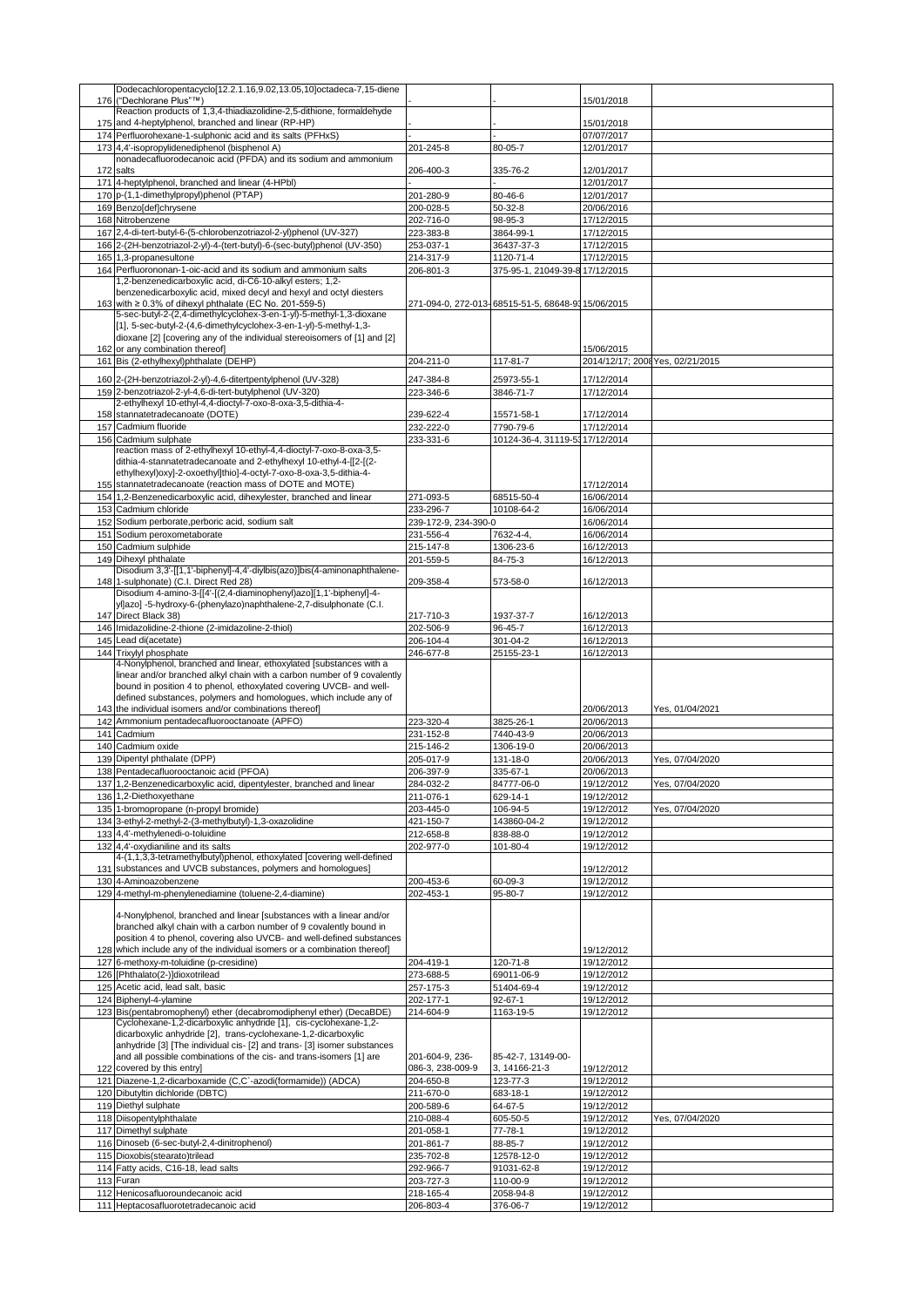|            | Hexahydromethylphthalic anhydride [1], Hexahydro-4-methylphthalic                                                                                  |                        |                          |                          |                                    |
|------------|----------------------------------------------------------------------------------------------------------------------------------------------------|------------------------|--------------------------|--------------------------|------------------------------------|
|            | anhydride [2], Hexahydro-1-methylphthalic anhydride [3], Hexahydro-3-                                                                              |                        |                          |                          |                                    |
|            | methylphthalic anhydride [4] [The individual isomers [2], [3] and [4]                                                                              | 247-094-1, 243-        | 25550-51-0, 19438-       |                          |                                    |
|            | (including their cis- and trans- stereo isomeric forms) and all possible                                                                           | 072-0, 256-356-4,      | 60-9, 48122-14-1,        |                          |                                    |
|            | 110 combinations of the isomers [1] are covered by this entry]                                                                                     | 260-566-1              | 57110-29-9               | 19/12/2012               |                                    |
| 109        | Lead bis(tetrafluoroborate)                                                                                                                        | 237-486-0              | 13814-96-5               | 19/12/2012               |                                    |
| 108<br>107 | Lead cyanamidate<br>Lead dinitrate                                                                                                                 | 244-073-9<br>233-245-9 | 20837-86-9<br>10099-74-8 | 19/12/2012<br>19/12/2012 |                                    |
| 106        | Lead monoxide (lead oxide)                                                                                                                         | 215-267-0              | 1317-36-8                | 19/12/2012               |                                    |
| 105        | Lead oxide sulfate                                                                                                                                 | 234-853-7              | 12036-76-9               | 19/12/2012               |                                    |
| 104        | Lead titanium trioxide                                                                                                                             | 235-038-9              | 12060-00-3               | 19/12/2012               |                                    |
| 103        | Lead titanium zirconium oxide                                                                                                                      | 235-727-4              | 12626-81-2               | 19/12/2012               |                                    |
| 102        | Methoxyacetic acid                                                                                                                                 | 210-894-6              | 625-45-6                 | 19/12/2012               |                                    |
| 101        | Methyloxirane (Propylene oxide)                                                                                                                    | 200-879-2              | 75-56-9                  | 19/12/2012               |                                    |
| 100        | N,N-dimethylformamide                                                                                                                              | 200-679-5              | 68-12-2                  | 19/12/2012               |                                    |
| 99         | N-methylacetamide                                                                                                                                  | 201-182-6              | 79-16-3                  | 19/12/2012               |                                    |
|            | 98 N-pentyl-isopentylphthalate<br>o-aminoazotoluene                                                                                                |                        | 776297-69-9<br>97-56-3   | 19/12/2012               | Yes, 07/04/2020                    |
| 97<br>96   | o-Toluidine                                                                                                                                        | 202-591-2<br>202-429-0 | 95-53-4                  | 19/12/2012<br>19/12/2012 |                                    |
|            | 95 Orange lead (lead tetroxide)                                                                                                                    | 215-235-6              | 1314-41-6                | 19/12/2012               |                                    |
| 94         | Pentacosafluorotridecanoic acid                                                                                                                    | 276-745-2              | 72629-94-8               | 19/12/2012               |                                    |
| 93         | Pentalead tetraoxide sulphate                                                                                                                      | 235-067-7              | 12065-90-6               | 19/12/2012               |                                    |
| 92         | Pyrochlore, antimony lead yellow                                                                                                                   | 232-382-1              | 8012-00-8                | 19/12/2012               |                                    |
|            | Silicic acid (H <sub>2</sub> Si <sub>2</sub> O <sub>5</sub> ), barium                                                                              |                        |                          |                          |                                    |
|            | salt (1:1), lead-doped [with lead (Pb) content above the applicable                                                                                |                        |                          |                          |                                    |
|            | generic concentration limit for 'toxicity for reproduction' Repr. 1A (CLP)<br>or category 1 (DSD), the substance is a member of the group entry of |                        |                          |                          |                                    |
|            | lead compounds, with index number 082-001-00-6 in Regulation (EC)                                                                                  |                        |                          |                          |                                    |
| 91         | No 1272/2008]                                                                                                                                      | 272-271-5              | 68784-75-8               | 19/12/2012               |                                    |
| 90         | Silicic acid, lead salt                                                                                                                            | 234-363-3              | 11120-22-2               | 19/12/2012               |                                    |
| 89         | Sulfurous acid, lead salt, dibasic                                                                                                                 | 263-467-1              | 62229-08-7               | 19/12/2012               |                                    |
| 88         | Tetraethyllead                                                                                                                                     | 201-075-4              | 78-00-2                  | 19/12/2012               |                                    |
| 87         | Tetralead trioxide sulphate                                                                                                                        | 235-380-9              | 12202-17-4               | 19/12/2012               |                                    |
| 86         | Tricosafluorododecanoic acid                                                                                                                       | 206-203-2              | 307-55-1                 | 19/12/2012               |                                    |
| 85         | Trilead bis(carbonate) dihydroxide                                                                                                                 | 215-290-6              | 1319-46-6                | 19/12/2012               |                                    |
| 84         | Trilead dioxide phosphonate                                                                                                                        | 235-252-2              | 12141-20-7               | 19/12/2012               |                                    |
| 83         | 1,2-bis(2-methoxyethoxy)ethane (TEGDME,triglyme)                                                                                                   | 203-977-3              | 112-49-2                 | 18/06/2012               |                                    |
| 82         | 1,2-dimethoxyethane, ethylene glycol dimethyl ether (EGDME)                                                                                        | 203-794-9              | 110-71-4                 | 18/06/2012               |                                    |
| 81         | 1,3,5-Tris(oxiran-2-ylmethyl)-1,3,5-triazinane-2,4,6-trione (TGIC)<br>1,3,5-tris[(2S and 2R)-2,3-epoxypropyl]-1,3,5-triazine-2,4,6-(1H,3H,5H)-     | 219-514-3              | 2451-62-9                | 18/06/2012               |                                    |
|            | 80 trione (β-TGIC)                                                                                                                                 | 423-400-0              | 59653-74-6               | 18/06/2012               |                                    |
|            | 4,4'-bis(dimethylamino)-4"-(methylamino)trityl alcohol [with ≥ 0.1% of                                                                             |                        |                          |                          |                                    |
|            | Michler's ketone (EC No. 202-027-5) or Michler's base (EC No. 202-                                                                                 |                        |                          |                          |                                    |
|            | 79 959-2)]                                                                                                                                         | 209-218-2              | 561-41-1                 | 18/06/2012               |                                    |
|            | 78 4,4'-bis(dimethylamino)benzophenone (Michler's ketone)                                                                                          | 202-027-5              | 90-94-8                  | 18/06/2012               |                                    |
|            | [4-[4,4'-bis(dimethylamino) benzhydrylidene]cyclohexa-2,5-dien-1-<br>ylidene]dimethylammonium chloride (C.I. Basic Violet 3) [with ≥ 0.1% of       |                        |                          |                          |                                    |
|            | Michler's ketone (EC No. 202-027-5) or Michler's base (EC No. 202-                                                                                 |                        |                          |                          |                                    |
|            | 77 959-2)]                                                                                                                                         | 208-953-6              | 548-62-9                 | 18/06/2012               |                                    |
|            |                                                                                                                                                    |                        |                          |                          |                                    |
|            | [4-[[4-anilino-1-naphthyl][4-(dimethylamino)phenyl]methylene]cyclohexa-                                                                            |                        |                          |                          |                                    |
|            | 2,5-dien-1-ylidene] dimethylammonium chloride (C.I. Basic Blue 26)<br>[with ≥ 0.1% of Michler's ketone (EC No. 202-027-5) or Michler's base        |                        |                          |                          |                                    |
|            | 76 (EC No. 202-959-2)]                                                                                                                             | 219-943-6              | 2580-56-5                | 18/06/2012               |                                    |
| 75         | Diboron trioxide                                                                                                                                   | 215-125-8              | 1303-86-2                | 18/06/2012               |                                    |
|            | 74 Formamide                                                                                                                                       | 200-842-0              | 75-12-7                  | 18/06/2012               |                                    |
| 73         | Lead(II) bis(methanesulfonate)                                                                                                                     | 401-750-5              | 17570-76-2               | 18/06/2012               |                                    |
|            | 72 N,N,N',N'-tetramethyl-4,4'-methylenedianiline (Michler's base)                                                                                  | 202-959-2              | $101 - 61 - 1$           | 18/06/2012               |                                    |
|            | α, α-Bis[4-(dimethylamino)phenyl]-4 (phenylamino)naphthalene-1-                                                                                    |                        |                          |                          |                                    |
|            | methanol (C.I. Solvent Blue 4) [with ≥ 0.1% of Michler's ketone (EC                                                                                |                        |                          |                          |                                    |
| 71         | No. 202-027-5) or Michler's base (EC No. 202-959-2)]                                                                                               | 229-851-8              | 6786-83-0                | 18/06/2012               |                                    |
| 70         | 1,2-Dichloroethane<br>69 2,2'-dichloro-4,4'-methylenedianiline (MOCA)                                                                              | 203-458-1              | 107-06-2<br>101-14-4     | 19/12/2011<br>19/12/2011 | Yes, 11/22/2017<br>Yes, 11/22/2017 |
|            | 68 2-Methoxyaniline, o-Anisidine                                                                                                                   | 202-918-9<br>201-963-1 | 90-04-0                  | 19/12/2011               |                                    |
|            | 67 4-(1,1,3,3-tetramethylbutyl)phenol                                                                                                              | 205-426-2              | 140-66-9                 | 19/12/2011               | Yes, 01/04/2021                    |
|            |                                                                                                                                                    |                        |                          |                          |                                    |
|            | Aluminosilicate Refractory Ceramic Fibres are fibres covered by index                                                                              |                        |                          |                          |                                    |
|            | number 650-017-00-8 in Annex VI, part 3, table 3.1 of Regulation (EC)                                                                              |                        |                          |                          |                                    |
|            | No 1272/2008 of the European Parliament and of the Council of 16<br>December 2008 on classification, labelling and packaging of                    |                        |                          |                          |                                    |
|            | substances and mixtures, and fulfil the three following conditions: a)                                                                             |                        |                          |                          |                                    |
|            | oxides of aluminium and silicon are the main components present (in                                                                                |                        |                          |                          |                                    |
|            | the fibres) within variable concentration ranges b) fibres have a length                                                                           |                        |                          |                          |                                    |
|            | weighted geometric mean diameter less two standard geometric errors                                                                                |                        |                          |                          |                                    |
|            | of 6 or less micrometres (µm) c) alkaline oxide and alkali earth oxide<br>(Na2O+K2O+CaO+MgO+BaO) content less or equal to 18% by weight            |                        |                          |                          |                                    |
| 66         | 65 Arsenic acid                                                                                                                                    | 231-901-9              | 7778-39-4                | 19/12/2011<br>19/12/2011 | Yes, 08/22/2017                    |
|            | 64 Bis(2-methoxyethyl) ether                                                                                                                       | 203-924-4              | 111-96-6                 | 19/12/2011               | Yes, 08/22/2017                    |
|            | 63 Bis(2-methoxyethyl) phthalate                                                                                                                   | 204-212-6              | 117-82-8                 | 19/12/2011               | Yes, 07/04/2020                    |
| 62         | Calcium arsenate                                                                                                                                   | 231-904-5              | 7778-44-1                | 19/12/2011               |                                    |
| 61         | Dichromium tris(chromate)                                                                                                                          | 246-356-2              | 24613-89-6               | 19/12/2011               | Yes, 01/22/2019                    |
| 60         | Formaldehyde, oligomeric reaction products with aniline                                                                                            | 500-036-1              | 25214-70-4               | 19/12/2011               | Yes, 08/22/2017                    |
|            | 59 Lead diazide, Lead azide                                                                                                                        | 236-542-1              | 13424-46-9               | 19/12/2011               |                                    |
| 58         | Lead dipicrate                                                                                                                                     | 229-335-2              | 6477-64-1                | 19/12/2011               |                                    |
| 57         | Lead styphnate                                                                                                                                     | 239-290-0              | 15245-44-0               | 19/12/2011               |                                    |
|            | 56 N, N-dimethylacetamide                                                                                                                          | 204-826-4              | 127-19-5                 | 19/12/2011               |                                    |
| 55         | Pentazinc chromate octahydroxide                                                                                                                   | 256-418-0              | 49663-84-5               | 19/12/2011               | Yes, 01/22/2019                    |
|            | 54 Phenolphthalein                                                                                                                                 | 201-004-7              | 77-09-8                  | 19/12/2011               |                                    |
|            |                                                                                                                                                    |                        |                          |                          |                                    |
| 53         | Potassium hydroxyoctaoxodizincatedichromate<br>52 Trilead diarsenate                                                                               | 234-329-8<br>222-979-5 | 11103-86-9<br>3687-31-8  | 19/12/2011<br>19/12/2011 | Yes, 01/22/2019                    |